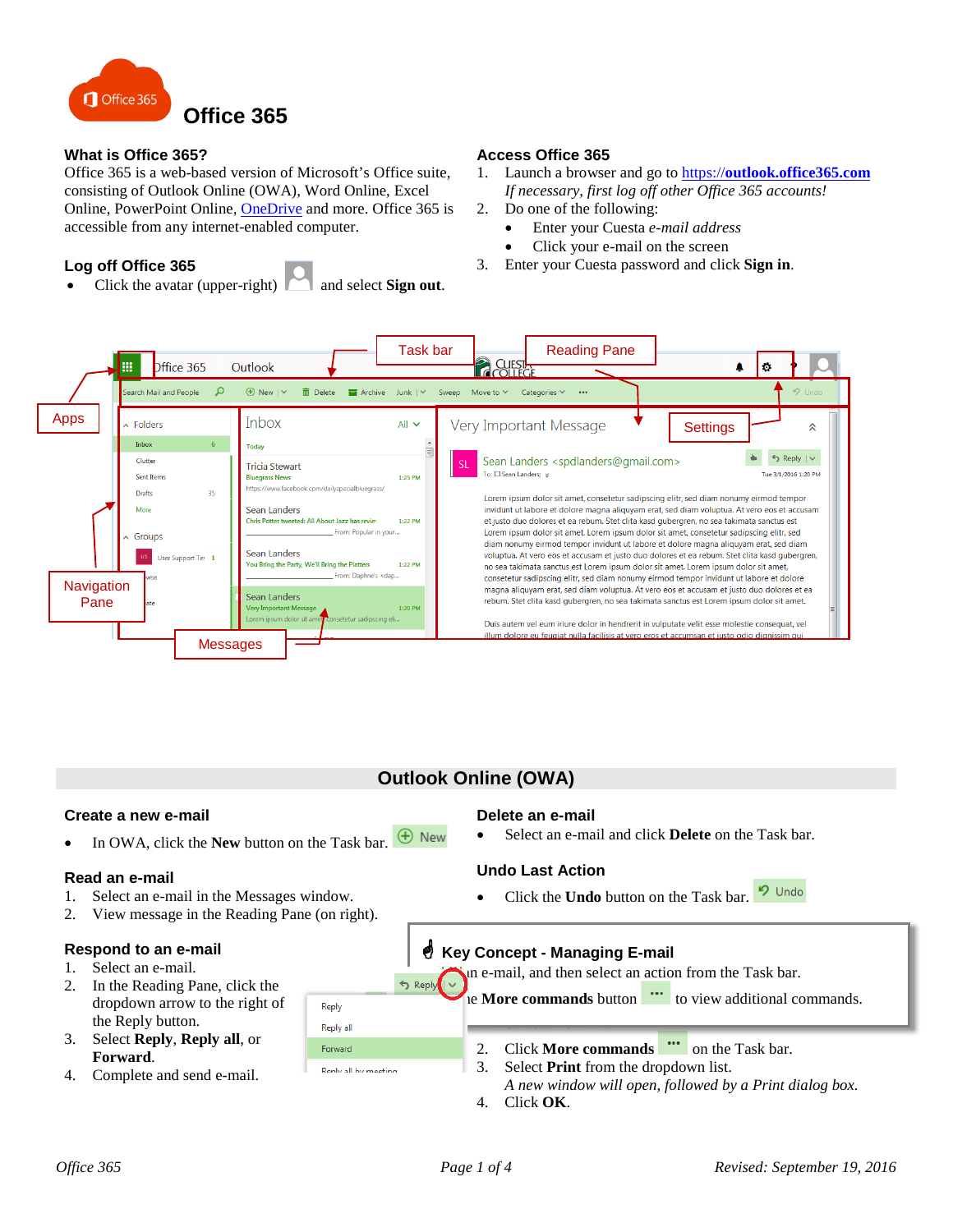## **Key Concept - Message Thread**

All related e-mail (with the same Subject) appear together chronologically in the Reading Pane. To act on a specific message, select the message, click the arrow to the right of the Reply button and choose from the dropdown list.

**Browse** 

## **Distribution Lists**

*A distribution list (formerly "e-mail list") is a collection of employee addresses under one name.*

- 1. If necessary click the Apps button  $\frac{1}{\cdots}$  and then select **Mail**.
- 2. In the Folders pane, click **Browse**. *The pane will display directories.*
- 3. Click **All Distribution Lists**. *Available distribution lists will display in the center pane.*
- 4. Select the desired distribution list. *The distribution list members will display in the right pane.*
- 5. Click **Send email** in the right-most pane.

*A new e-mail window will open.*

6. Complete and send the e-mail.

## **Apply a Category**

*Categories allow you to flexibly "group" and identify email messages and calendar events.*

- Right-click on an email or event, point at **Categorize** and then click on the desired category.
- Select **Manage categories...** to customize names/colors.

## **View by Categories**

- Type "**category:** *xxx*" in the Search field, where "*xxx*" is the name of a category. *Results will appear in the Messages pane.*
- Click **Exit search** to return to normal view.

## **Search**

- 1. Click in the "**Search**…" area, above the Navigation Pane.
- 2. Type a word or words to search for.

NOTE:

- If multiple words, *any* are searched for (i.e. *this OR that*)
- Put text string in quotes for an exact search
- 3. Press the **[Enter]** key to begin the search. *The results will appear in the Messages area.*
- 4. Refine search by selecting options in the Navigation Pane.

#### **Exit Search**

• Click **Exit Search**, top of the Navigation Pane.

#### **Activate Automatic Replies**

ø 1. Click the **Settings** button, on the Task bar.

- 2. Select **Automatic replies** from the dropdown list.
- 3. Select **Send automatic replies**.
- 4. Optional: Click the check box, "**Send replies only during this time period**" and then select start & end times.
- 5. Type a message for e-mail received from Cuesta employees.
- 6. Optional: Click the check box, "**Send automatic reply**

#### **messages to senders outside my organization**" and then…

- Select "**Send replies only to senders in my Contact list**" (RECOMMENDED) or "Send automatic replies to all external senders" (NOT recommended)
- Type a message for e-mail received outside Cuesta.
- 7. Click **OK**.

## **Deactivate Automatic Replies**

- 1. Click the **Settings** button, on the Task bar.
- 2. Select **Automatic replies** from the dropdown list.
- 3. Select **Don't send automatic replies**.
- 4. Click **OK**.





category: web-OUCamp X Q

**⊙** Exit search

In folders

**b** the Reply | v

All Rooms All Users All Distribution Lists **All Contacts** All Groups

Offline Global Adde

 $\land$  Directory

**Search / Automatic Replies**



Lori McLain

Paul Sullivan

Sean Landers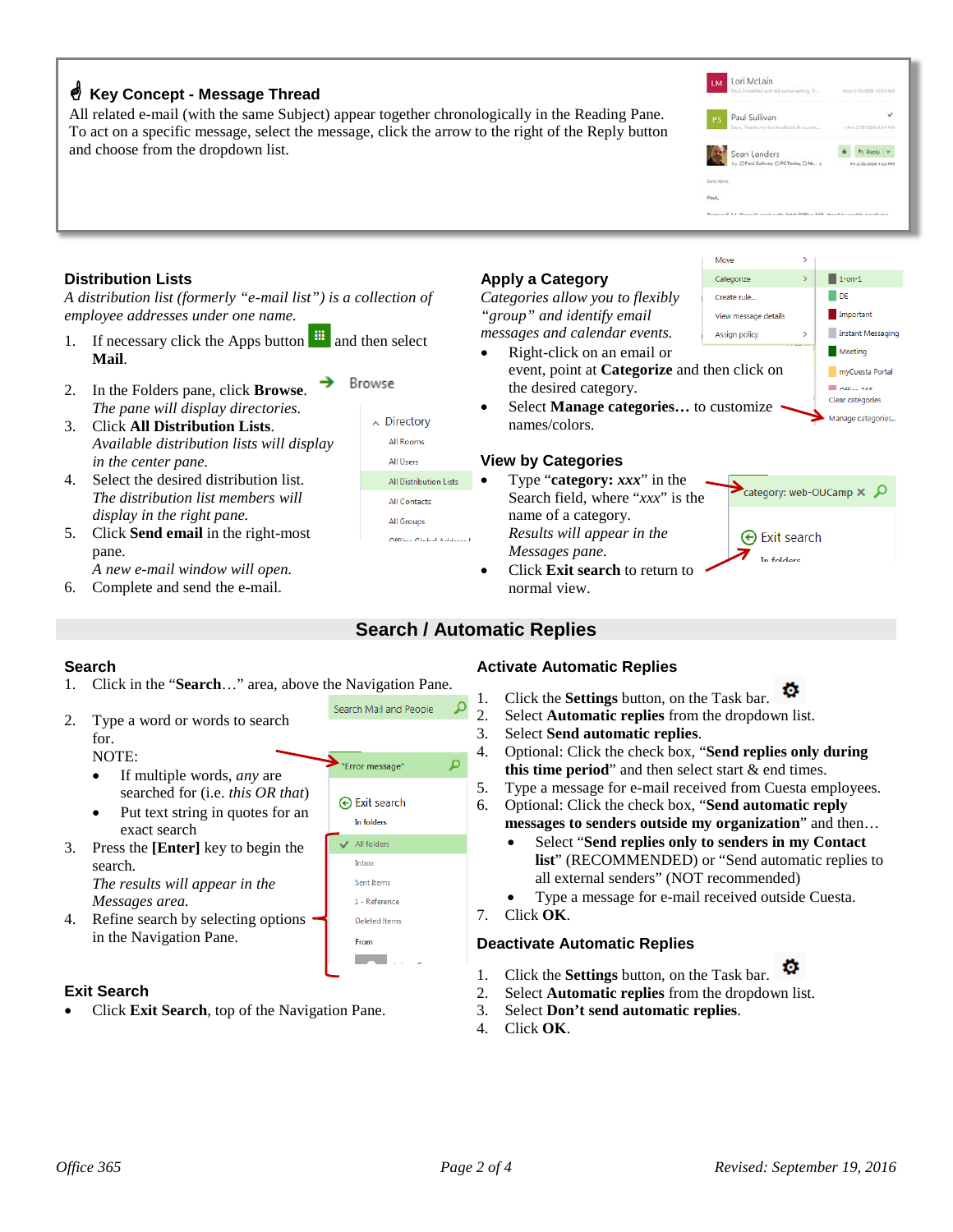**Select Calendar**

2. Click **Calendar**.

1. Click the **Apps** button.

- 2. Complete the on-screen form.
- 3. Create a meeting by clicking the plus (**+**) and selecting attendees.
- 4. Select **Repeat** options to create a recurring appointment.
- 5. Click **Save** when complete.

## **Delete an event**

• Click event and select **Delete** from detail window.

冊

## **Select Contacts (People)**

- 1. Click the **Apps** button.
	-
- 2. Click **People**.

## **Add a contact**

- 1. Click **New**.
- 2. Complete the on-screen form.

*Click the plus symbol*  $\bigoplus$  *for additional entry options.* 

3. Click **Save** when complete.

## **Edit a contact or contact list**

- 1. Locate and select the contact or contact list.
- 2. Click **Edit** from the Task bar.
- 3. Edit the contact.
- 4. Click **Save** when complete.

## **Delete a contact or contact list**

- 1. Locate and select the contact or contact list.
- 2. Select **Delete** from the Task bar.
- 3. Click **Delete** in the confirmation window.

**Calendar**

Lo Scheduling assistant

 $(+)$ 

People

- **Navigate the calendar**
- Select range by clicking **Day**, **Work week**, **Week**, or **Month**.
- Use arrows **<** / **>** to move back/forth through calendar.

## **Share your calendar**

- 1. Select **Share** > **Calendar** from Task bar.
- 2. Type the name with whom to share.
- 3. Select level of access from dropdown list.
- 4. Click **Send**.

## **Add shared calendar**

- 1. Select **Add calendar** > **From directory** from Task bar.
- 2. Enter all or part of a name in "From directory" field. *A user list will appear as you type.*
- 3. Select the name from the list and then click **Open**.
- 4. Click name under "**My Calendars**" on left to toggle on/off.

## **People / Contacts**

## **Find a contact**

• *See "Search" above (page 2).*

## **Create a contact list**

- 1. Click the down arrow to the right of **New**.
- 2. Select **Contact list** from the dropdown menu.
- 3. Type a name in the **List name** field.
- 4. Enter all or part of a name in the **Add members** field. *A user list will appear as you type.*
- 5. Select the desired name from the list.
- 6. Repeat steps  $4 \& 5$  to add more names.
- 7. Click **Save**.

#### **Add or remove a contact to/from a contact list**

- 1. Locate and select the contact.
- 2. Click the arrow to the right of **Lists** on the Task bar.
- 3. Click on the desired list to select/deselect. *A check will appear by lists on which the contact is a member.*
- 4. Repeat steps 2 & 3 as desired. *Note: You can also edit a contact list to add the contact.*

Lists

AGHS

√CompServ Announcemen **DE Committee**  $\vee$  DE Support Dean's Accident

Contact Contact list Group



Availability only Limited details  $\vee$  Full details

Editor

Delegate